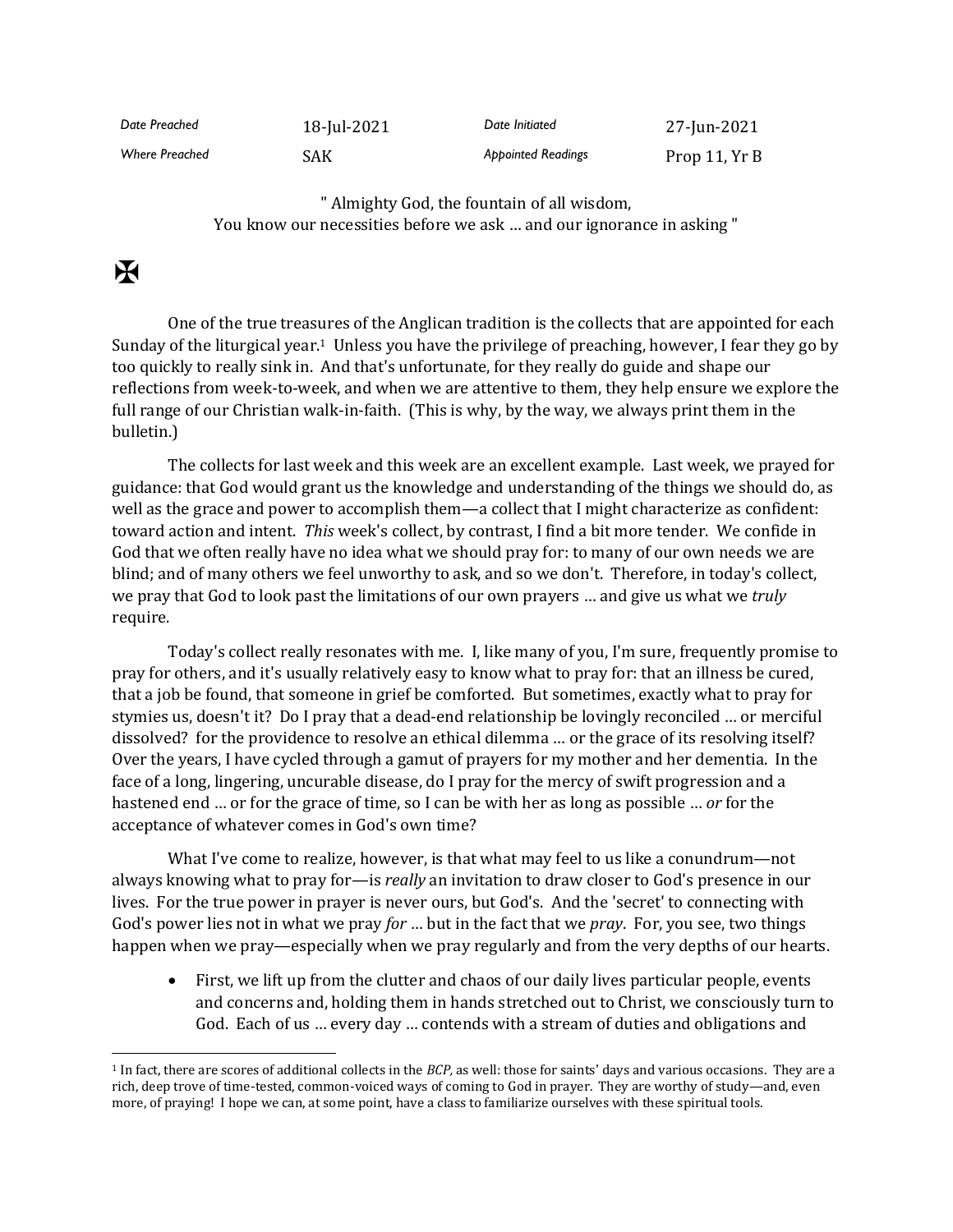worries and concerns and opportunities and decisions that seemingly has no end. They range from the trivial to the tremendous. But because they are all jumbled together in this thing we call "life," we do not always pause to weigh and sort them; to see that some of them are too big—too emotional; too consequential—for us to handle by ourselves.

The discipline of having a regular prayer life … of harvesting from our jumbled interior the things we need to lift up to God … underscores that Christian life is never a solo act; that our calling is not to *bear* sorrow or pain or illness or decision on our own, in lonely stoicism … but instead, to *devote it to God,* in loving dependence. When we tend to the messy garden of our lives and give over to God the things that are too big or too difficult for us, we walk more and more closely with Christ. We know the amazing grace that's saved us isn't *out there* … or *up there,* somewhere … but *right here,* inside us.

• Second, the more we experience this grace, in prayer, the more *God-shaped* our lives become. I am convinced … from long personal experience … that the things we pray for are not, ultimately, the primary engines of prayer. That may sound funny—perhaps even a little heretical—coming from someone who writes, reads and says prayers for a living, but the plain truth is: We pray not to bend God's will and desire to ours … but that our wills and desires may be drawn into concert with God's.

Yes, we may ask "please cure" or "please spare" or "please provide" again and again. But when we do so, we our ourselves, like stones in a stream, into the ceaseless flow of God's grace, so God's love and care and mercy can run over us; can smooth and shape and erode and carve us into God's being; … so that, through prayer, we may come to the total trust in the Father that *Jesus* places in Him. Prayer is not so much a laundry list of things we want God to do for us … as it is submerging our lives—all our cares and concerns—in the waters of God's sure goodness and letting that goodness turn our hearts to God's own.<sup>2</sup>

\*\* \*\* \*\*

In the end, David's problem is a lack of prayer. Now the king of a united Israel living in his own palace, David is troubled that God still resides in the same wooden box that the Israelites have been lugging around for the last five hundred years. God, David decides, <sup>3</sup> deserves a palace—a temple—of God's own, and I will build it. But the trouble is, David doesn't lift any of this up to God in prayer. He doesn't see this domestication of the Lord as far too big a question to handle by himself … doesn't let God's grace wash over him. David *tells* God his own plans, rather than letting God in, to mold and shape David's heart to mirror God's will. In neglecting his prayers, the 'stones'

<sup>2</sup> I am purposely speaking of God's "grace" and "heart" here, and not of God's "will." I do not believe that God wills any of God's people to suffer, in mind, body or estate. Prayer is not some ramp onto God's already-determined and unchangeable causeway of life's events. Rather, through prayer, we take up the perspective of God. We come to see illness and suffering and hard decisions as—yes—this-world realities … but *also* as passing afflictions in our journey toward the full promise of God in salvation and eternity. We learn (or reaffirm) that whatever we or a loved one may be going through, it is but a waypoint on our (or their) journey to heavenly existence in and of God.

<sup>3</sup> In fact, David *tells* God (in the person of the prophet Nathan, God's *nuncio* to David) what David is going to do with God.